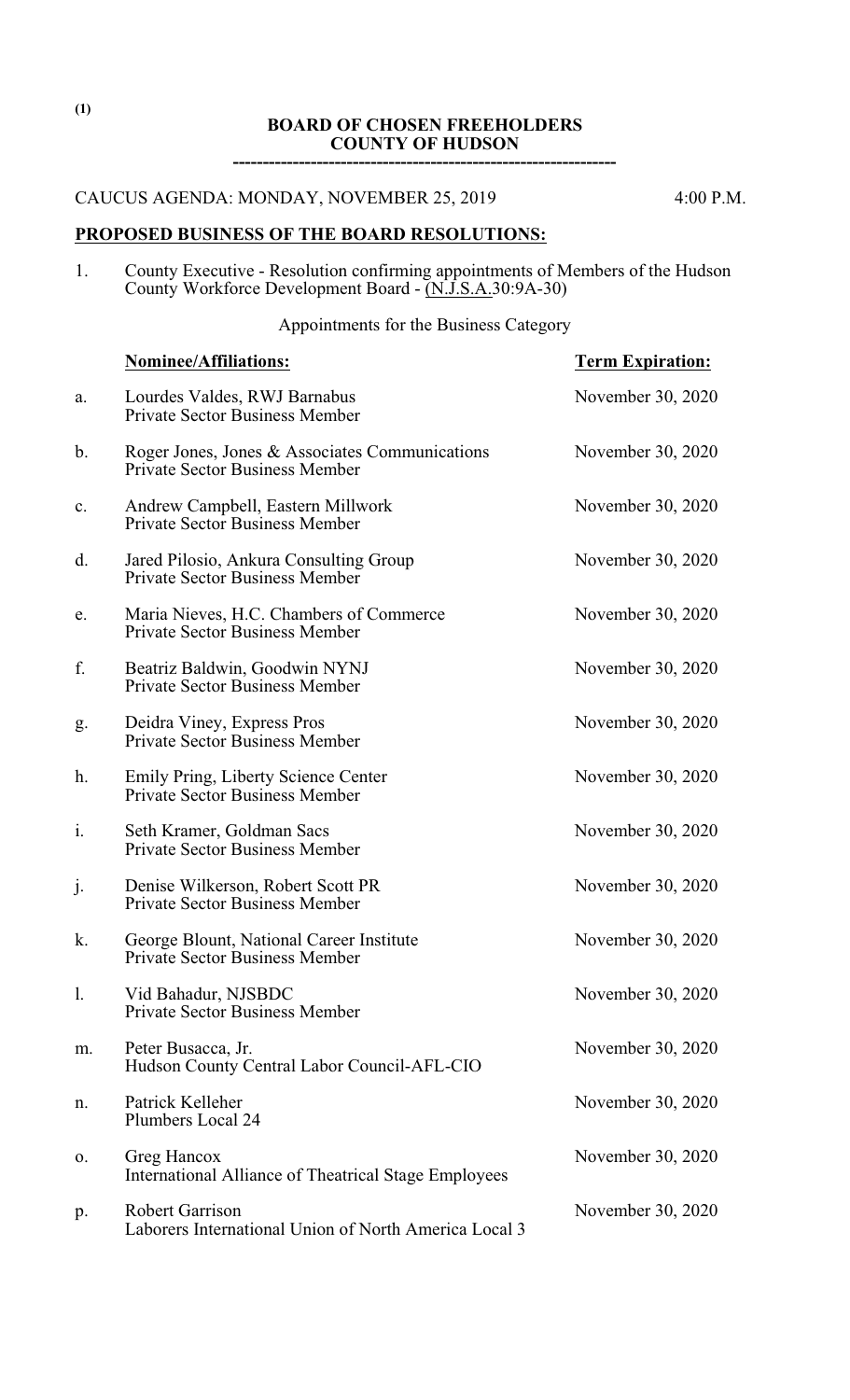|    | <b>Nominee/Affiliations:</b>                                                                     | <b>Term Expiration:</b> |
|----|--------------------------------------------------------------------------------------------------|-------------------------|
| q. | Roseann Mazzeo, Women Rising<br><b>Community Based Organization Member</b>                       | November 30, 2020       |
| r. | Elaine Dawson, Urban League of Hudson County<br><b>Community Based Organization Member</b>       | November 30, 2020       |
| S. | Rekha Nandwani, ISSAW<br><b>Community Based Organization Member</b>                              | November 30, 2020       |
| t. | Courtney Madsen, World Church<br><b>Community Based Organization Member</b>                      | November 30, 2020       |
| u. | Nikketta Pressley - Walsh, New Jersey Youth Corps.<br><b>Community Based Organization Member</b> | November 30, 2020       |

Appointments for Community Based Organization Category

- 2. Finance and Administration 2019 Budget Amendment State of New Jersey New Jersey Department of Military and Veterans Affairs New Jersey Homeless Veterans Grant Program - \$500.00.
- 3. Family Services Resolution amending Resolution No. 429-7-2019 and accepting additional funds from the New Jersey State Department of Labor and Workforce Development for the Workforce Learning Link Program - July 1, 2019 to June 30, 2020 - \$66,000.00.
- 4. Finance and Administration 2019 Budget Amendment New Jersey Department of Labor and Workforce Development FY 2020 Workforce Learning Link Program - \$66,000.00.
- 5. Family Services Resolution amending Resolution No. 424-7-2019 and to award additional funds from the New Jersey State Department of Labor and Workforce Development for the Workforce Learning Link Program to the Hudson County Schools of Technology Career Development Center - July 1,  $2019$  to June 30, 2020 - \$66,000.00.
- 6. Family Services Resolution amending Resolution No. 445-7-2019 to reallocate and deobligate Department of Labor and Workforce Development Funds to vendors for the continuation of Workfirst New Jersey Services - July 1, 2019 to June 30, 2020 - \$255,000.00.
- 7. Health and Human Services Resolution amending Resolution Nos. 427-7-2019 and 748- 12-2018 to reallocate CY'2019 Youth Services Commission Funding under the State Community/Partnership and Family Court Services Grant and to extend Program Contracts - January 1, 2019 through March 31, 2020 - \$31,000.00.
- 8. Health and Human Services Resolution amending Resolution Nos. 696-12-2018, 110-2- 2019, 333-6-2019, 426-7-2019, 527-9-2019 and 678-11-2019 to reallocate funding for Alcoholism and Drug Abuse Services - January 1, 2019 through December 31, 2019 - \$24,924.00.
- 9. Health and Human Services Resolution authorizing a contract non-fair and open for the Annual Warranty and Support of Electronic Medical Health Records System at Meadowview Psychiatric Hospital - January 1, 2020 through December 31, 2020 - \$136,075.00.
- 10. Sheriff's Office Resolution approving payment of an Extraordinary Unspecifiable Services Maintenance/Extended Service Contract with Astrophysics, Inc. for nine (9) X-Ray Baggage Scanners - December 1, 2019 to November 30, 2020 - \$39,510.00.
- 11. Corrections Resolution authorizing a non fair and open contract for the support and maintenance of Proprietary Computer Hardware and Software Power DMS, Inc. - \$14,605.50.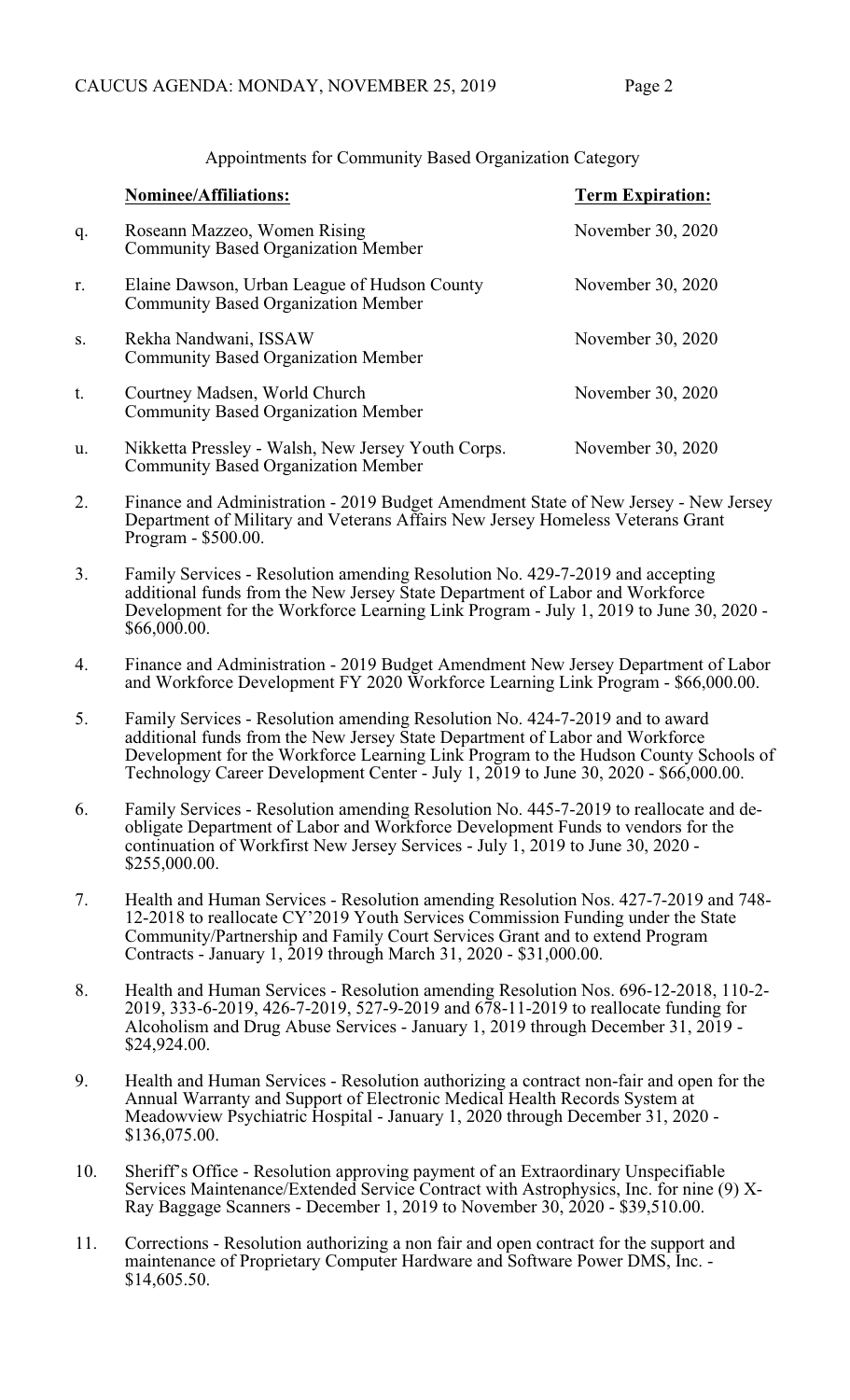12. Purchasing - Approve Purchasing Agent's award, purchases made under State Contracts:

|               | <b>VENDOR</b>                                    | <b>COMMODITY</b>                                                 | <b>AMOUNT</b> | DEPT.          |
|---------------|--------------------------------------------------|------------------------------------------------------------------|---------------|----------------|
| a.            | Dell Marketing<br>Pittsburg, PA                  | Microcomputers,<br>Workstation and<br><b>Associated Products</b> | \$30,000.00   | Various        |
| $\mathbf b$ . | Grainger, Inc.<br>South Plainfield, NJ           | <b>Industrial Supplies</b>                                       | \$30,000.00   | Various        |
| c.            | *Jewel Electric Supply<br><b>Jersey City, NJ</b> | <b>Electrical Equipment</b>                                      | \$30,000.00   | <b>Various</b> |
| d.            | Kyocera/Duplitron Inc.<br>Fairfield, NJ          | Copier Maintenance,<br>Repairs, Parts and Supplies               | \$30,000.00   | Various        |
| e.            | <b>Storr Tractor</b><br>Branchburg, NJ           | Repair Toro Sand Pro<br><b>Ballfield Infield Groomer</b>         | \$6,991.84    | Parks          |
| f.            | *WB Mason Co<br><b>Secaucus</b> , NJ             | <b>Office Supplies</b>                                           | \$50,000.00   | <b>Various</b> |
| g.            | Xerox Corp.<br>Lewisville, TX                    | Copier Maintenance,<br>Repairs, Parts and Supplies               | \$75,000.00   | Various        |
|               |                                                  | <b>TOTAL</b>                                                     | \$251,991.84  |                |

# **\*Denotes: Hudson County Vendor**

13. Purchasing - Purchases made under Bergen County Cooperative Pricing System:

|    | <b>VENDOR</b>                                                      | <b>COMMODITY</b>                      | <b>AMOUNT</b> | <b>DEPT</b>            |
|----|--------------------------------------------------------------------|---------------------------------------|---------------|------------------------|
| a. | <b>Toshiba Business</b><br><b>Solutions</b><br>King of Prussia, PA | Card Data System<br><b>ID</b> Printer | \$9,758.00    | Prosecutor's<br>Office |
|    |                                                                    | <b>TOTAL</b>                          | \$9,758.00    |                        |

14. Purchasing - Purchases made under the Educational Services Commission of New Jersey Pricing System, formally known as "The Middlesex Regional Educational Services Commission":

|               | <b>VENDOR</b>                                  | <b>COMMODITY</b>                                                                                           | <b>AMOUNT</b> | <b>DEPT</b>                      |
|---------------|------------------------------------------------|------------------------------------------------------------------------------------------------------------|---------------|----------------------------------|
| a.            | Cherry Valley Tractor<br>Marlton, NJ           | Purchase (1) Kubota<br>with Snow Plow for use<br>at Corrections, Juneau and<br><b>Naval Reserve Center</b> | \$25,236.22   | Roads $\&$<br>Public<br>Property |
| $\mathbf b$ . | <i><b>*Murray Paving</b></i><br>Hackensack, NJ | Washington Spray Park \$650,289.01<br><b>Safety Surface</b><br>(\$169, 263.15)                             |               | <b>Parks</b>                     |
|               |                                                | <b>West Hudson Spray</b><br><b>Park Safety Surface</b><br>(S244, 497.58)                                   |               | <b>Parks</b>                     |
|               |                                                | <b>Meadowview Psychiatric</b><br><b>Hospital Training Kitchen</b>                                          |               | Roads &<br><b>Public</b>         |
|               |                                                | <b>Upgrades (\$58,263.09)</b>                                                                              |               | <b>Property</b>                  |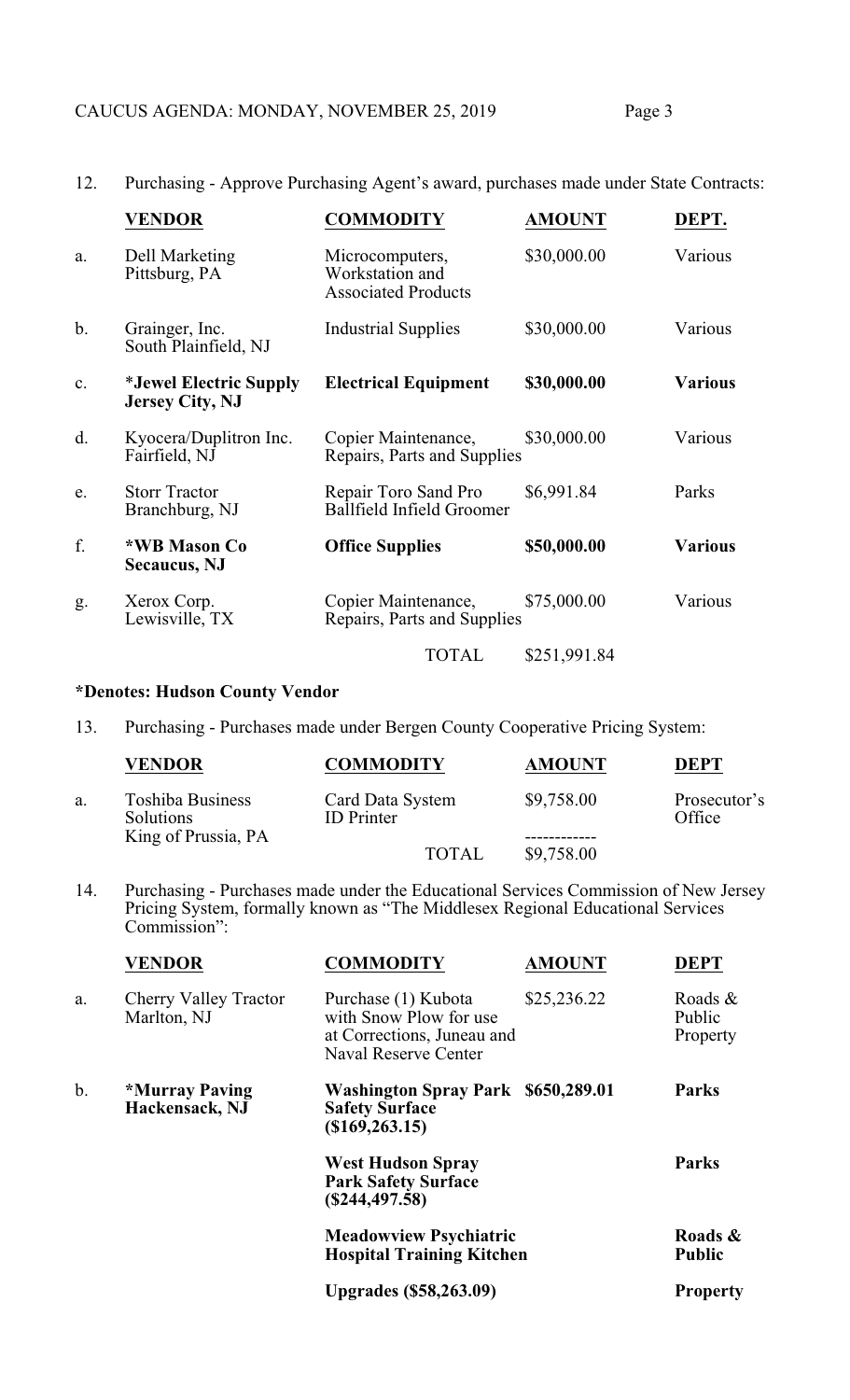**E-Pod Dayroom Sinks, Roads & Roads & Roads & Roads & Roads & Roads & Roads & Roads & Roads & Roads & Roads & Roads & Roads & Roads & Roads & Roads & Roads & Roads & Roads & Roads & Roads & Roads & Roads & Roads & Roads & Counters and Floor Public Repairs at Corrections (\$77,714.59)**

**Repair 30 Door Frames Roads &**<br> **Roads & Roads A Rublic and Refurbish Cell Doors Public at Corrections (\$100,550.60)** Property **at Corrections (\$100,550.60) Property** 

**TOTAL \$675,525.23**

#### **\*Denotes: SBE**

- 15. Purchasing Approve Purchasing Agent's Awards:
- a. To Purchase Digital X-Ray Equipment and Operating Components for the Hudson County Chest Clinic - five (5) replies - Alpha Medical Equipment - contract shall not exceed \$50,450.00.
- b. To Purchase (55) Angel Sense Device and Monitoring Systems (or Equivalent) for Hudson County Roams and Detect (RAD) Program - one (1) reply - one (1) year period - AngelSense, Inc. - contract shall not exceed \$27,439.50.
- 16. Finance and Administration Resolution awarding fair and open Professional Services Contract for Employee Medical Services to conduct Medical Examinations of Civilian and Uniformed Employees and Applicants for Employment - Primary Care Medical Group, PA -  $$230,000.00$ .
- 17. Roads and Public Property Resolution authorizing a Shared Services Agreement between the City of Union City and the County of Hudson for the maintenance of City owned Traffic Signals - July 1, 2019 to June 30, 2021 - (\$140,000.00 - \$70,000.00 per year).
- 18. County Executive Resolution authorizing the use of Competitive Contracting by the Hudson County Office of Cultural Affairs for the procurement of Public Art.
- 19. Roads and Public Property Resolution declaring forty (40) vehicles in the County's Motor Fleet to be surplus and obsolete and auctioned for scrap and eliminated from the County Fleet and Insurance Roster.

#### **The following Ordinances will be considered for introduction:**

- I-1. Law Ordinance amending Ordinance Number 213-5-1982 to amend the Ordinance establishing Regulations for the use, care, and protection of County Parks.
- I-2. Roads and Public Property Ordinance rescinding Ordinance No. 663-10-2019 and amending Chapter 200, Article 8.11 of the Administrative Code to alter a reserved Handicap Parking Space at 7435 John F. Kennedy Boulevard East in the Township of North Bergen for Victorine Tahanian.

#### **The following Ordinances will be considered for second reading and adoption:**

- A-1. Roads and Public Property An Ordinance amending Chapter 200, Article 8.11 of the Administrative Code to establish a reserved Handicap Parking Space on John F. Kennedy Boulevard, Jersey City for Dina E. Candelaria.
- A-2. Roads and Public Property An Ordinance amending Chapter 200, Article 8.3 of the Administrative Code to regulate parking at County Road in the Town of Secaucus a County owned Roadway.